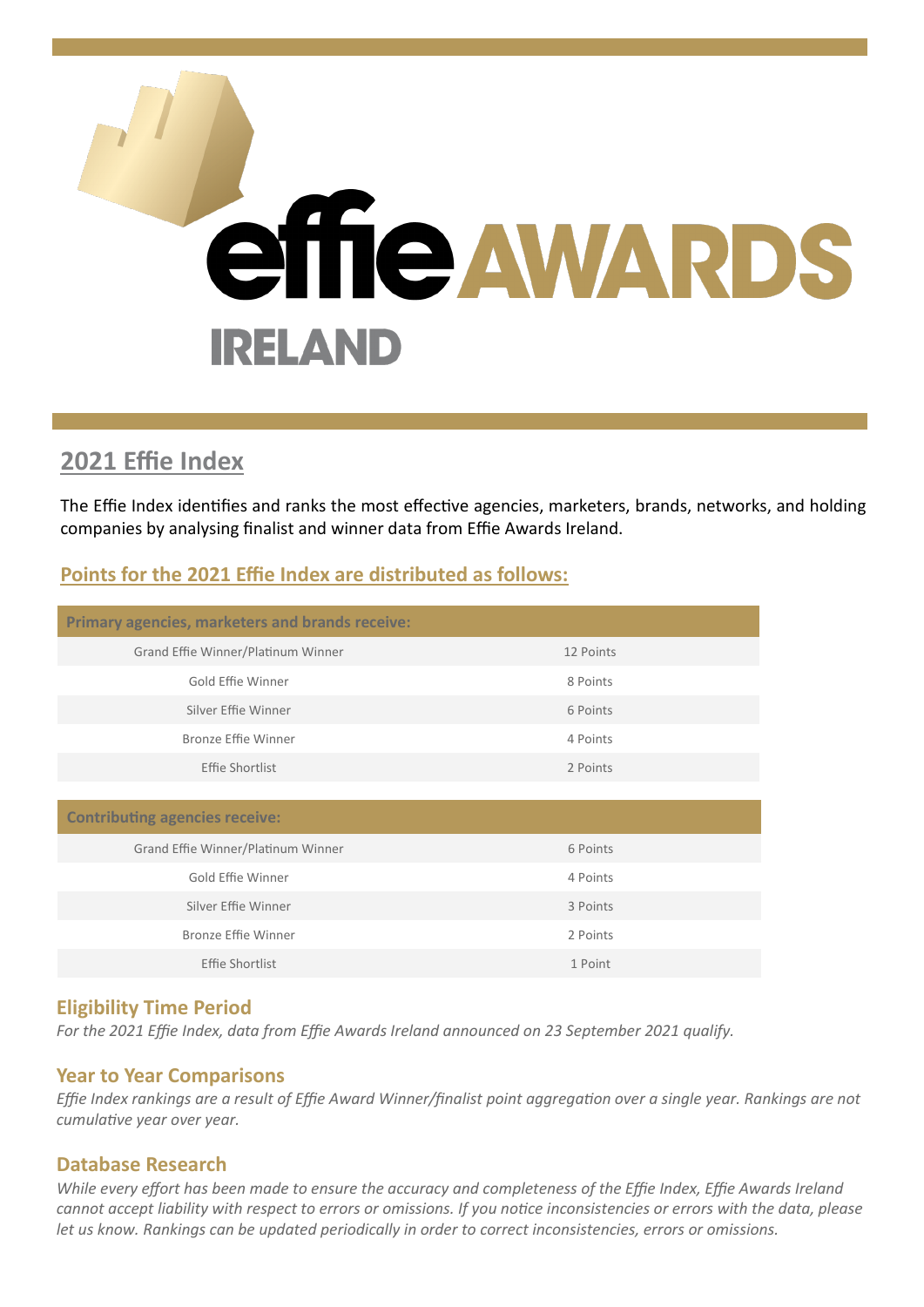

| <b>AGENCY</b>                  | <b>RANKING</b> | <b>POINTS</b> |
|--------------------------------|----------------|---------------|
| Core                           |                | 56            |
| <b>Boys + Girls</b>            | 2              | 26            |
| <b>Folk Wunderman Thompson</b> | 3              | 24            |
| In the Company of Huskies      | 4              | 22            |
| The Brill Building             | 4              | 22            |
| Mediacom                       | 5              | 18            |
| Rothco   Accenture Interactive | 5              | 18            |
| <b>Publicis Dublin</b>         | 6              | 17            |
| <b>Bonfire</b>                 | 7              | 16            |
| <b>TBWA Dublin</b>             | 8              | 14            |
| <b>The Public House</b>        | 8              | 14            |
|                                |                |               |

| <b>BRAND</b>                                  | <b>RANKING</b> | <b>POINTS</b> |
|-----------------------------------------------|----------------|---------------|
| <b>Breakthrough Cancer Research</b>           |                | 22            |
| <b>Society of Saint Vincent de Paul</b>       | 2              | 18            |
| <b>ALONE</b>                                  | 3              | 16            |
| <b>Three Ireland</b>                          | 4              | 14            |
| <b>An Post</b>                                | 5              | 12            |
| <b>Health Service (HSE / Dept. of Health)</b> | 6              | 10            |
| Vodafone                                      | 6              | 10            |
| Diageo - Baileys                              |                | 8             |
| <b>EPIC The Irish Emigration Museum</b>       |                | 8             |
| Heineken 0.0                                  |                | 8             |
| ŠKODA                                         |                | 8             |

**Awarding Ideas that Work® pluto** 



anpost<br>commerce



**RTÉ** Media Sales